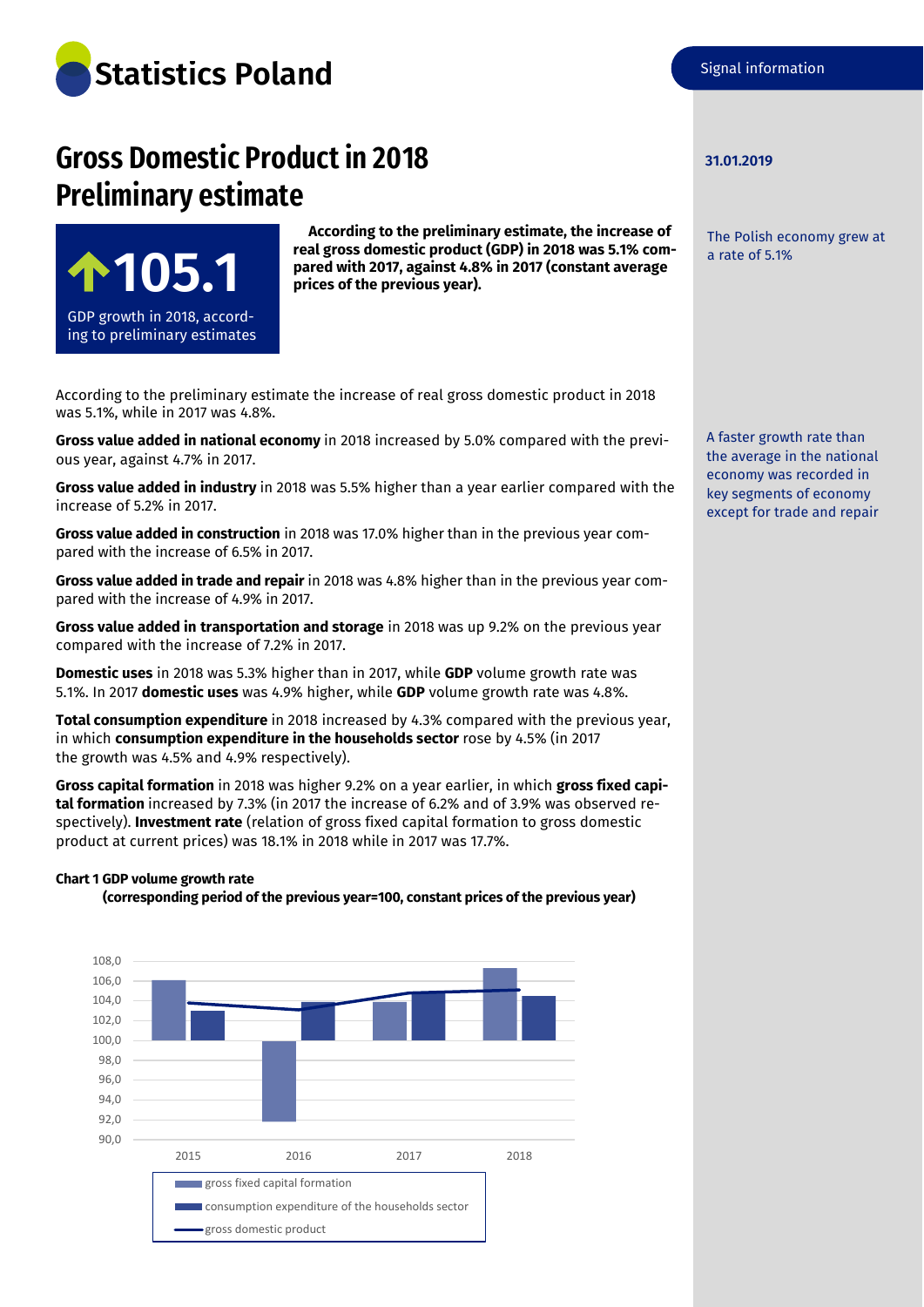## **Table 1 Volume growth rate of GDP in 2015-2018 (annual average prices of previous year)**

| Specification                                       | 2015  | 2016  | 2017  | 2018  |
|-----------------------------------------------------|-------|-------|-------|-------|
| Final consumption expenditure<br>in which:          | 102.8 | 103.5 | 104.5 | 104.3 |
| Consumption expenditure<br>of the households sector | 103.0 | 103.9 | 104.9 | 104.5 |
| Gross capital formation<br>in which:                | 104.9 | 98.0  | 106.2 | 109.2 |
| Gross fixed capital formation                       | 106.1 | 91.8  | 103.9 | 107.3 |
| Domestic uses                                       | 103.3 | 102.3 | 104.9 | 105.3 |
| <b>Gross Domestic Product</b>                       | 103.8 | 103.1 | 104.8 | 105.1 |
| in which:<br>Gross value added                      | 103.7 | 103.0 | 104.7 | 105.0 |
| in which:<br>Industry                               | 103.8 | 103.9 | 105.2 | 105.5 |
| Construction                                        | 106.4 | 91.5  | 106.5 | 117.0 |
| Trade; repair of motor vehicles                     | 103.3 | 105.0 | 104.9 | 104.8 |
| Transportation and storage                          | 99.3  | 101.8 | 107.2 | 109.2 |

# **Table 2 Contribution to GDP volume growth rate (on percentage points) in 2015-2018 (annual average prices of previous year)**

| Specification                                       | 2015 | 2016   | 2017 | 2018 |
|-----------------------------------------------------|------|--------|------|------|
| <b>Gross Domestic Product</b>                       | 3.8  | 3.1    | 4.8  | 5.1  |
| <b>Domestic uses</b>                                | 3.2  | 2.3    | 4.7  | 5.1  |
| Final consumption expenditure<br>in which:          | 2.2  | 2.7    | 3.5  | 3.3  |
| Consumption expenditure<br>of the households sector | 1.8  | 2.3    | 2.9  | 2.6  |
| Gross capital formation                             | 1.0  | $-0.4$ | 1.2  | 1.8  |
| in which:<br>Gross fixed capital formation          | 1.2  | $-1.6$ | 0.7  | 1.3  |
| Net exports                                         | 0.6  | 0.8    | 0.1  | 0.0  |
| Gross value added                                   | 3.2  | 2.7    | 4.1  | 4.4  |

In 2018, domestic uses was of key to GDP growth, whose main components, i.e. consumption demand and investment demand, corresponded adequately to approx. 51% and 25% for economic growth